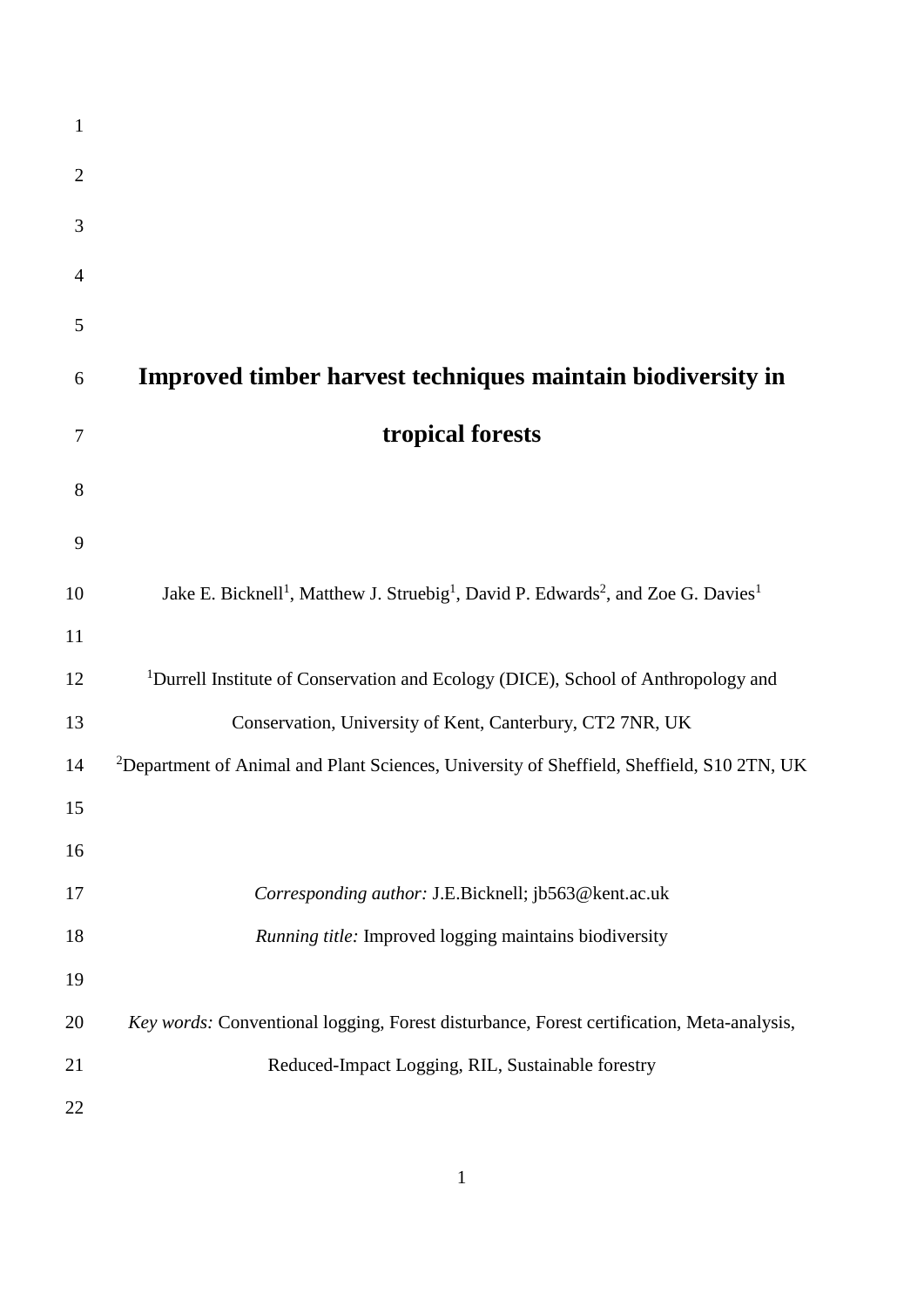Tropical forests are selectively logged at 20 times the rate at which they are cleared, and at least a fifth have already been disturbed in this way [1]. In a recent pan-tropical assessment, Burivalova et al. demonstrate the importance of logging intensity as a driver of biodiversity decline in timber estates [2]. Their analyses reveal that species richness of some taxa could 27 decline by 50% at harvest intensities of 38  $m<sup>3</sup>$  ha<sup>-1</sup>. However, they did not consider the extraction techniques that lead to these intensities. Here we conduct a complementary meta- analysis of assemblage responses to differing logging practices: conventional logging and Reduced-Impact Logging (RIL). We show that biodiversity impacts are markedly less severe in forests that utilise RIL, compared to those using conventional logging methods. While supporting the initial findings of Burivalova et al., we go on to demonstrate that best practice forestry techniques curtail the effects of timber extraction regardless of intensity and, therefore, that harvest intensities are not always indicative of actual disturbance levels resulting from logging. Accordingly, forest managers and conservationists should advocate practices that offer reduced collateral damage through best practice extraction methods, such as those used in RIL. Large-scale implementation of this approach would lead to improved 38 conservation values in the 4 million  $km^2$  of tropical forests that are earmarked for timber extraction [3].

 Selective logging is the removal of specific timber trees from a forest stand, resulting in patchy canopy openings and extensive road networks, with associated negative impacts on biodiversity [4]. Forest damage can be minimised by employing techniques such as pre- harvest inventories, planned logging road networks, directional felling and winching, all of which are key components of RIL (Fig.S1a) – for further details see [5]. Consequently, RIL improves forest sustainability and ecosystem service provision [6, 7]. Indeed, the adoption of RIL across production forests globally would cut carbon emissions by an estimated 160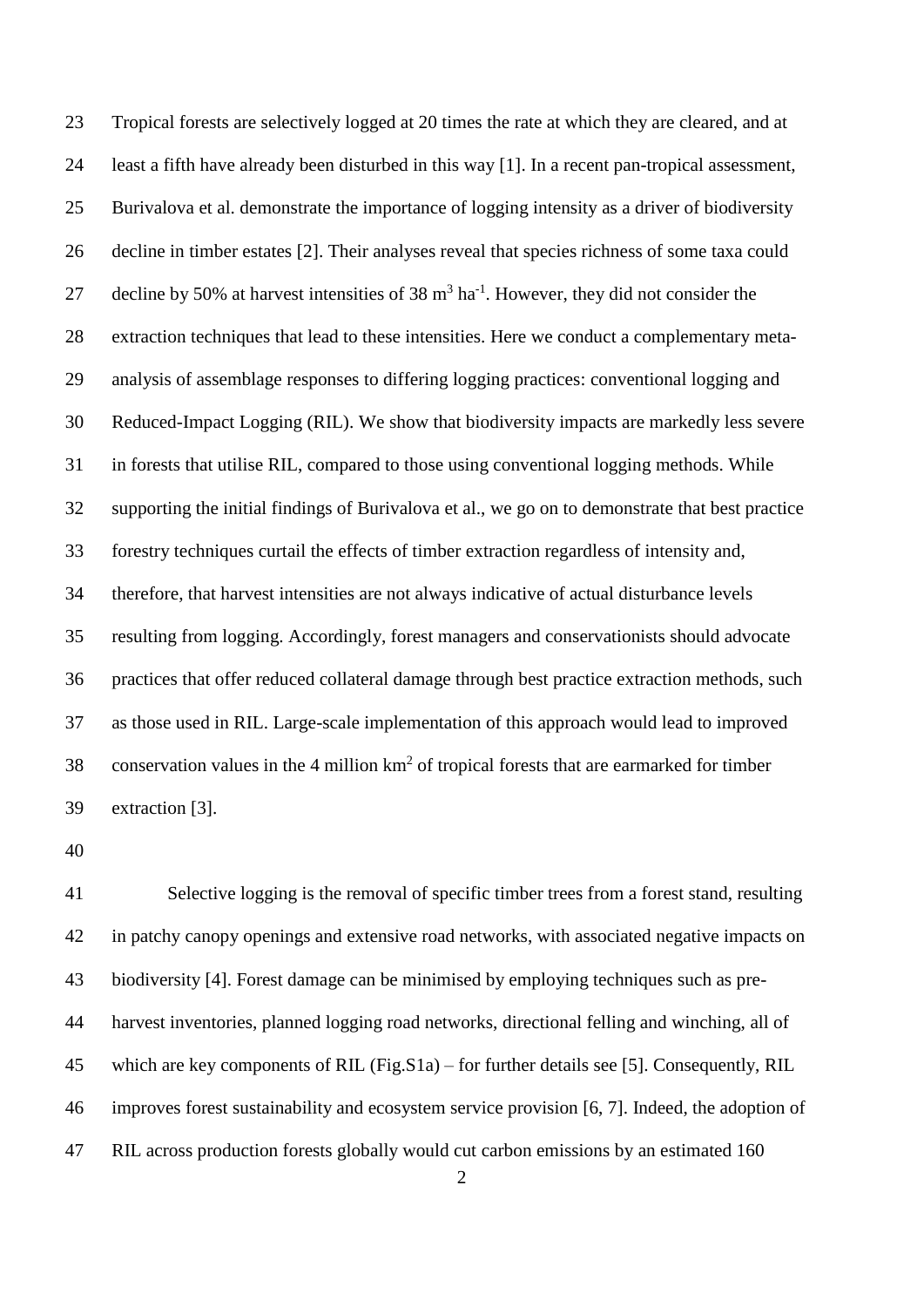million tonnes per year, equivalent to ca.10 percent of carbon emissions from deforestation [8]. While RIL has received growing attention (Fig. S1b), few studies have directly compared the biodiversity impacts of this selective logging practice with those of conventional selective logging (CL), making it difficult to build a strong evidence-base to inform conservation management and forestry policy.

 Here we address this knowledge gap via a pan-tropical meta-analysis that utilises species abundance information to examine the relative consequences of contrasting logging regimes. All available logging effect studies that compared primary tropical forest with CL and/or RIL forests were included in our analyses, amounting to 3474 comparisons from 41 studies (see Experimental Procedures in Supplemental Information). Tropical ecologists have reported both increases and decreases in diversity in response to selective logging at almost equal frequency [2], so we assess assemblage change to better account for shifts in the balance between generalist and specialist species that are expected following disturbance. 

 Our analyses revealed the effects of RIL to be consistently lower than those of CL, 64 with smaller shifts in species abundance after logging under RIL (mean Hedge's  $g\pm95\%$  CI: 65 CL=0.476 $\pm$ 0.03; RIL=0.393 $\pm$ 0.05; Fig.1). This finding could be attributed to differences in harvest intensity, logging practices, or both. To control for intensity, we repeated effect size calculations to include only those CL studies with comparable harvest levels to those of RIL 68 ( $\leq$ 30 m<sup>3</sup> ha<sup>-1</sup>), and the pattern remained the same (Fig.1). Considering different taxonomic groups separately, our dataset revealed smaller detrimental effects under RIL for birds, arthropods and mammals (Fig.1), especially bats (Fig.S2a). There were insufficient data to compare amphibians among logging techniques. Similarly, we could not examine the data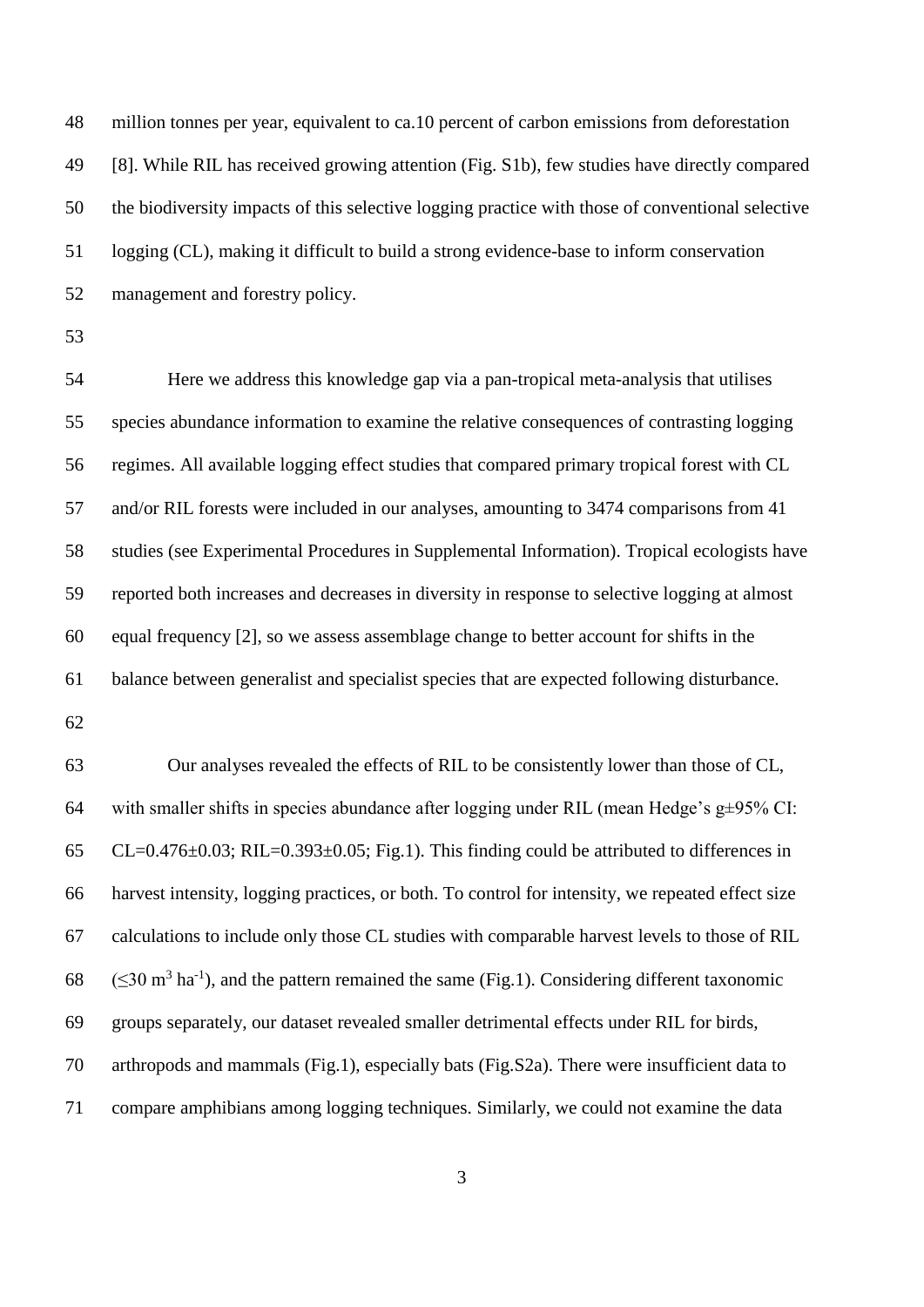grouped by geographic region, as no suitable RIL studies exist outside of the Neotropics.

However, within this region, RIL still resulted in smaller effect sizes (Fig.S2b).

 Although, like Burivalova et al., our meta-regression showed an association between logging intensity and effect sizes (CL and RIL combined: *Qmodel*=4.75, *p*=0.03), when partitioned by extraction method, a further important result is evident. Restricted to CL, there 78 is no relationship ( $Q_{model}$ =0.44,  $p$ =0.51), even when considering only extraction intensities 79 comparable with RIL (CL $\leq$ 30 m<sup>3</sup> ha<sup>-1</sup>:  $Q_{model}$ =0.45, *p*=0.500; Fig.1 inset). Conversely, effect sizes under RIL are positively related to logging intensities (*Qmodel*=27.6, *p*<0.001; Fig.1 inset). Reported harvest intensities under CL are thus not closely related to levels of collateral damage, whereas they are under RIL. This may be expected because harvest levels are recorded as the amount of commercial timber extracted, but this metric fails to account for the actual levels of stand disturbance associated with factors that are mitigated under RIL (e.g., falling timber crushing non-harvest trees, indiscriminate use of bulldozers etc.). Meta-86 regressions of time since logging showed no effect under CL ( $O_{model}=1.18$ ,  $p=0.277$ ) or RIL (*Qmodel*=1.60, *p*=0.206), demonstrating that differences in forestry practices rather than time since disturbance are primarily driving biodiversity change. Consequently, solely considering harvest intensities puts the conservation value of production forests at risk of continued poor extraction practices.

 Selective logging is the least detrimental disturbance faced by tropical forests [9], and logging estates are increasingly considered important to global conservation [4]. Although our study shows that best practice forestry estates should not be considered equal in conservation value to primary forests, our analyses suggest that implementing RIL more widely would result in substantial gains for biodiversity compared to the status quo. Focusing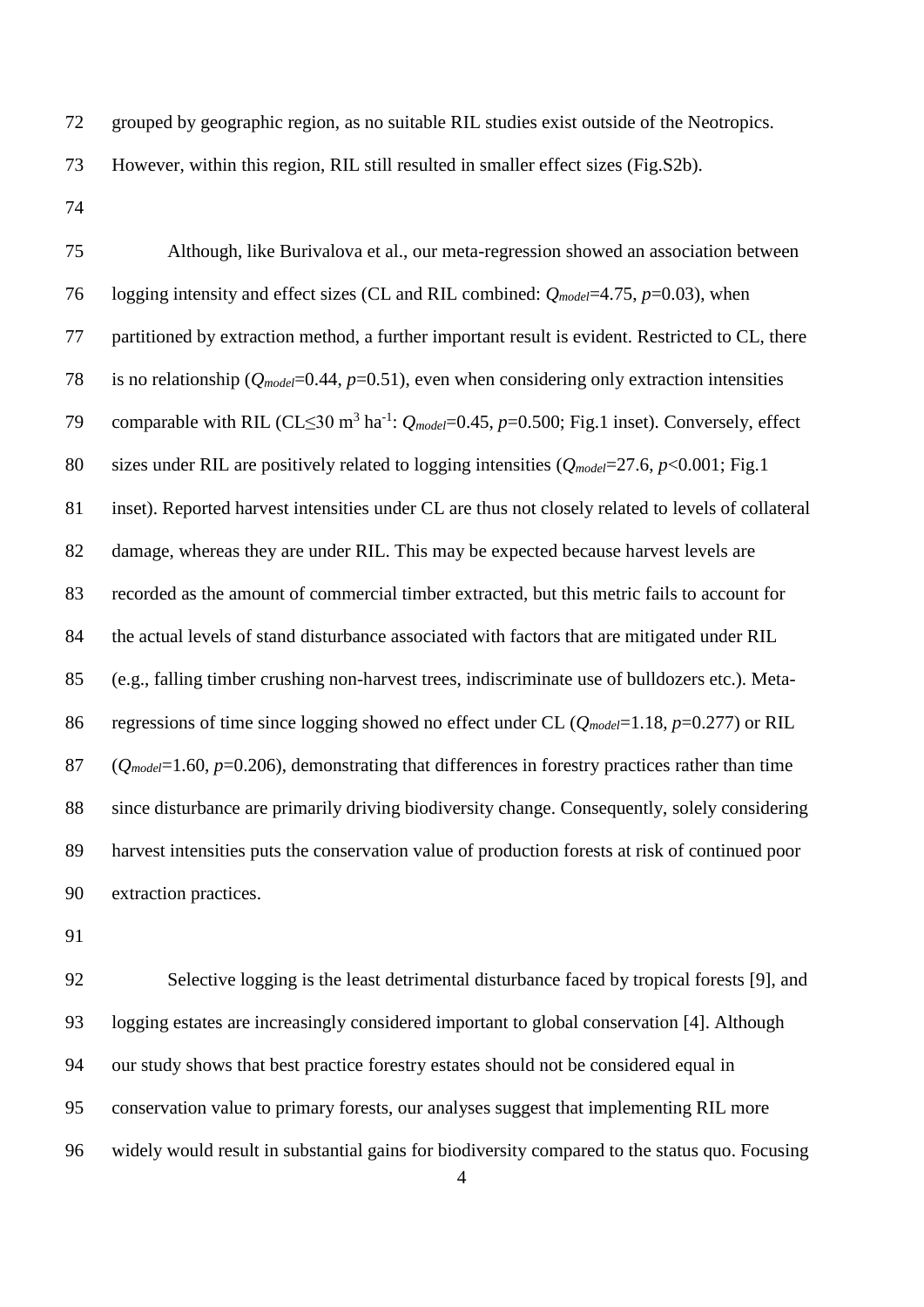on reduced logging intensity alone could result in larger expanses of primary forest being logged to meet timber demand. This may be incompatible with forestry economics as it would likely reduce profits. Furthermore, expanding the logged area would be unfavourable for conservation, as more biodiversity is retained where high harvest intensities are combined with the sparing of primary forest reserves, rather than universally harvesting at lower intensities [10]. By contrast, our study suggests that even at high harvest intensities, RIL will result in lower impacts than CL, providing strong justification to improve logging practices. Unfortunately, uptake of RIL has remained slow with conventional practices continuing to dominate the industry [3], so action is required among governments of tropical timber producer and consumer states to insist on best practice forestry.

# **ACKNOWLEDGEMENTS**

We would like to thank A. Whitman from Manomet and all the other authors who kindly

submitted their data to the study, in addition to F.E. Putz and an anonymous reviewer for

- 111 comments. J.E. Bicknell was supported by a University of Kent  $50<sup>th</sup>$  Anniversary PhD
- Scholarship.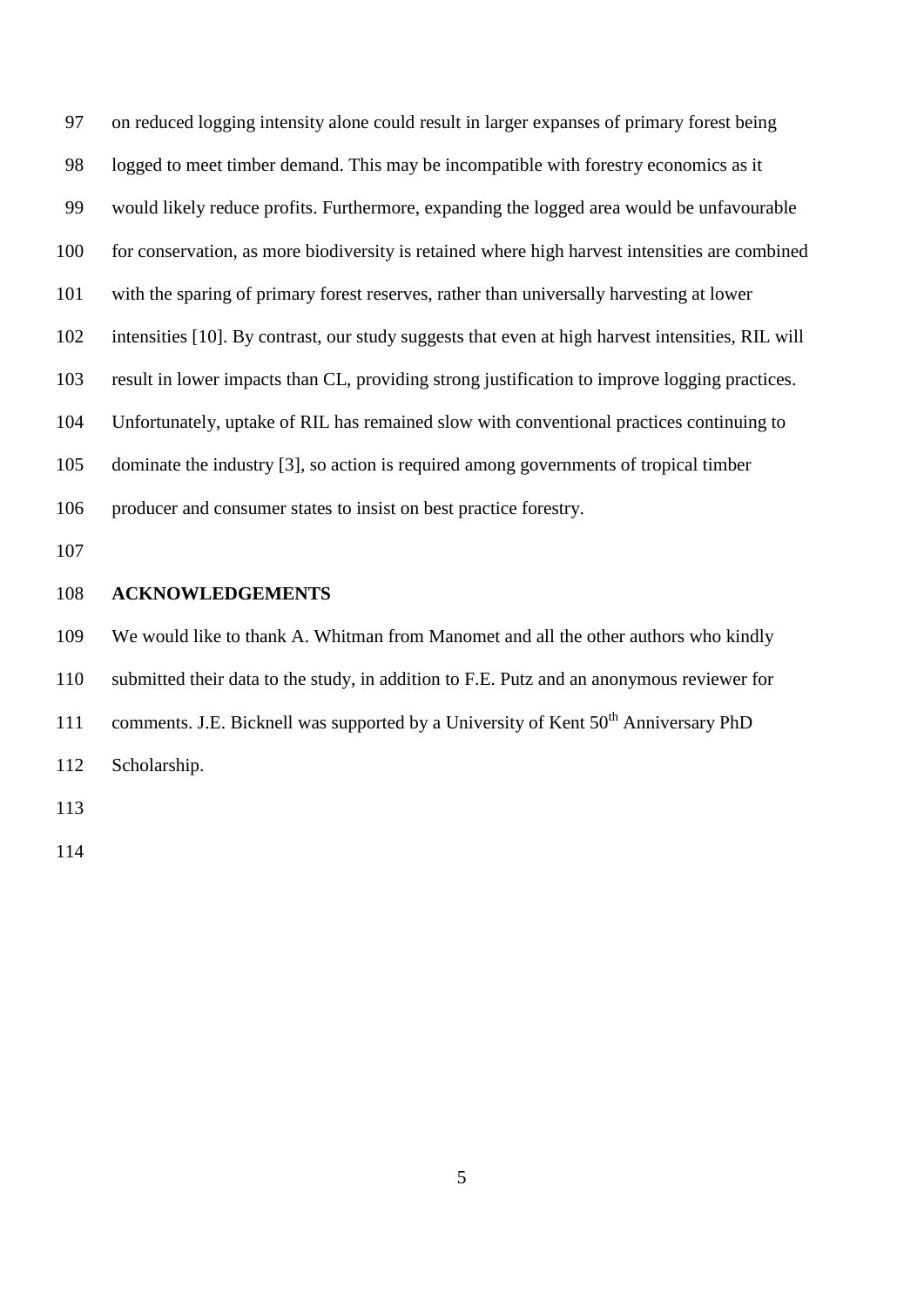# **REFERENCES**

| 116 | 1. | Asner, G.P., Rudel, T.K., Aide, T.M., Defries, R., and Emerson, R. (2009). A          |
|-----|----|---------------------------------------------------------------------------------------|
| 117 |    | Contemporary assessment of change in humid tropical forests. Conservation Biology     |
| 118 |    | 23, 1386-1395.                                                                        |
| 119 | 2. | Burivalova, Z., Şekercioğlu, Çağan H., and Koh, Lian P. (2014). Thresholds of         |
| 120 |    | logging intensity to maintain tropical forest biodiversity. Current Biology 24, 1893- |
| 121 |    | 1898.                                                                                 |
| 122 | 3. | Blaser, J., Sarre, A., Poore, D., and Johnson, S. (2011). Status of Tropical Forest   |
| 123 |    | Management 2011. ITTO Technical Series No 38, (International Tropical Timber          |
| 124 |    | Organization, Yokohama, Japan).                                                       |
| 125 | 4. | Edwards, D.P., Tobias, J.A., Sheil, D., Meijaard, E., and Laurance, W.G. (2014).      |
| 126 |    | Maintaining ecosystem function and services in logged tropical forests. Trends in     |
| 127 |    | Ecology & Evolution 29, 511-520.                                                      |
| 128 | 5. | Putz, F.E., Sist, P., Fredericksen, T., Dykstra, D. (2008). Reduced-impact logging:   |
| 129 |    | Challenges and opportunities. Forest Ecology and Management 256, 1427-1433.           |
| 130 | 6. | Miller, S.D., Goulden, M.L., Hutyra, L.R., Keller, M., Saleska, S.R., Wofsy, S.C.,    |
| 131 |    | Silva Figueira, A.M., da Rocha, H.R., and de Camargo, P.B. (2011). Reduced impact     |
| 132 |    | logging minimally alters tropical rainforest carbon and energy exchange. Proceedings  |
| 133 |    | of the National Academy of Sciences of the United States of America 108, 19431-       |
| 134 |    | 19435.                                                                                |
| 135 | 7. | West, T.A.P., Vidal, E., and Putz, F.E. (2014). Forest biomass recovery after         |
| 136 |    | conventional and reduced-impact logging in Amazonian Brazil. Forest Ecology and       |
| 137 |    | Management 314, 59-63.                                                                |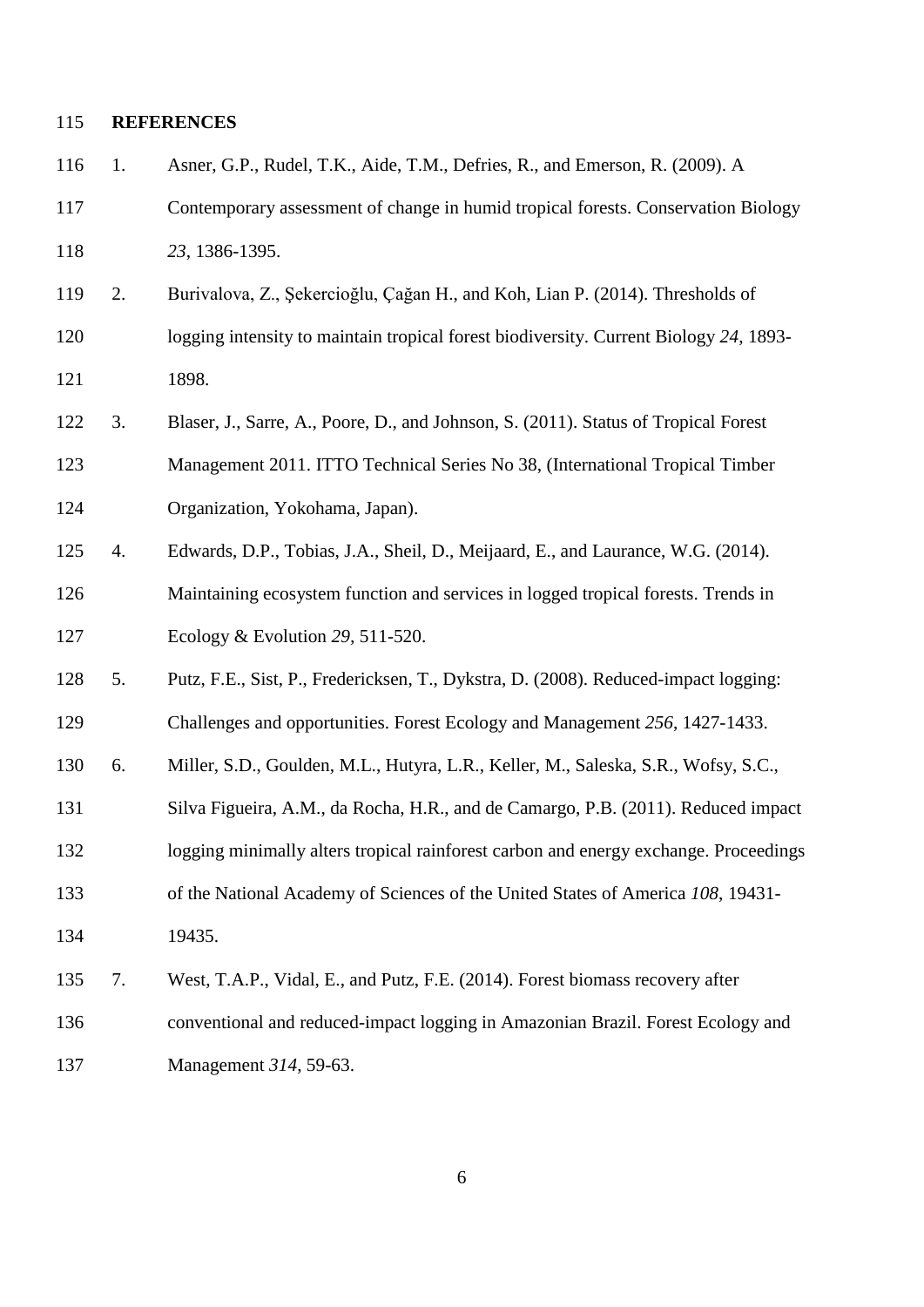- 8. Putz, F.E., Zuidema, P.A., Pinard, M.A., Boot, R.G.A., Sayer, J.A., Sheil, D., Sist, P., Elias, and Vanclay, J.K. (2008). Improved tropical forest management for carbon retention. PLoS Biology. *6*, 1368-1369.
- 9. Gibson, L., Lee, T.M., Koh, L.P., Brook, B.W., Gardner, T.A., Barlow, J., Peres,
- C.A., Bradshaw, C.J.A., Laurance, W.F., Lovejoy, T.E., et al. (2011). Primary forests are irreplaceable for sustaining tropical biodiversity. Nature *478*, 378-381.
- 10. Edwards, D.P., Gilroy, J.J., Woodcock, P., Edwards, F.A., Larsen, T.H., Andrews,
- D.J.R., Derhe, M.A., Docherty, T.D.S., Hsu, W.W., Mitchell, S.L., et al. (2014).
- Land-sharing versus land-sparing logging: reconciling timber extraction with
- biodiversity conservation. Global Change Biology *20*, 183-191.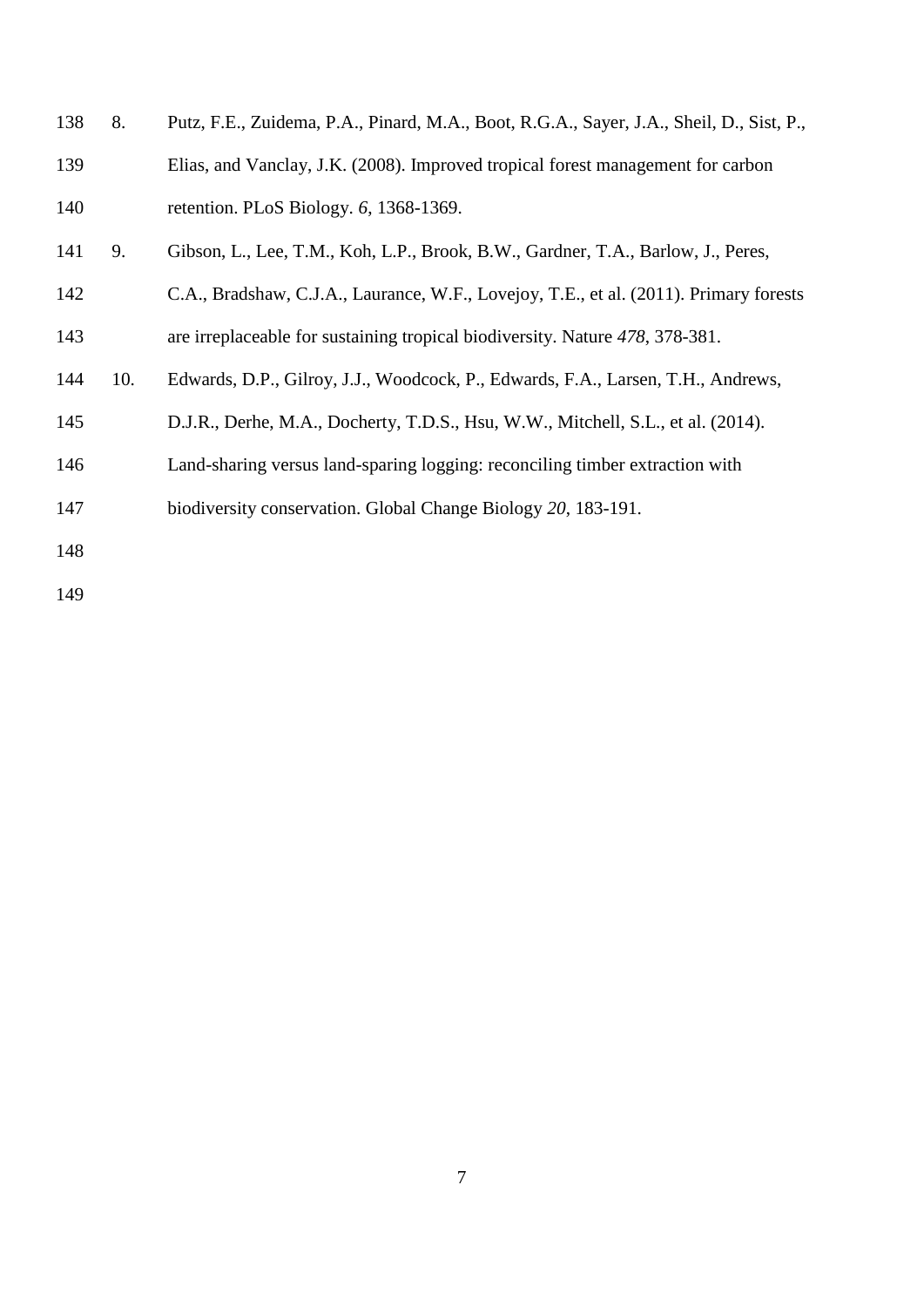**FIGURE**

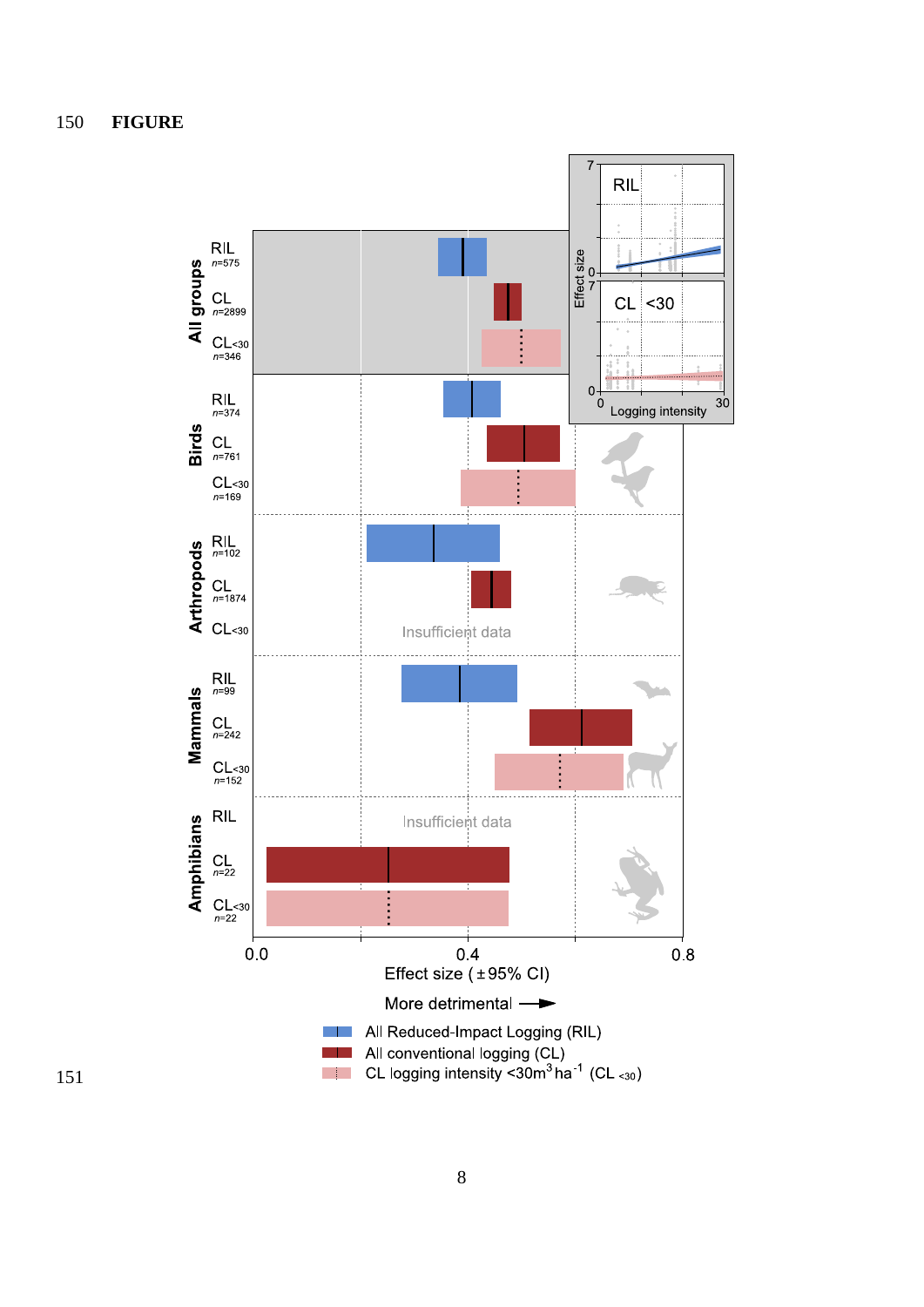**Figure 1.** Effect sizes and meta-regressions of Reduced-Impact Logging and conventional logging.

154 Main: Mean effect size (Hedge's  $g \pm 95\%$  CI) of Reduced-Impact Logging (RIL: blue) and conventional logging (CL: reds) impacts on tropical forest biodiversity. Black vertical lines indicate means, and box width shows the confidence intervals. Lighter reds with dashed mean 157 include only CL studies with timber harvest intensities comparable to RIL  $(\leq 30 \text{m}^3 \text{ ha}^{-1})$ . Top (dark grey section) comprises comparison across all taxonomic groups combined. Bottom (white) is partitioned by taxonomic group: birds, arthropods, mammals and amphibians. *n* gives the number of species-level comparisons used in the calculation of effect sizes. Inset: 161 meta-regression (shaded area  $\pm$  95%CI) of RIL and CL effect sizes against logging intensity 162  $(m^3 \text{ ha}^{-1})$  at levels lower than 30 m<sup>3</sup> ha<sup>-1</sup>.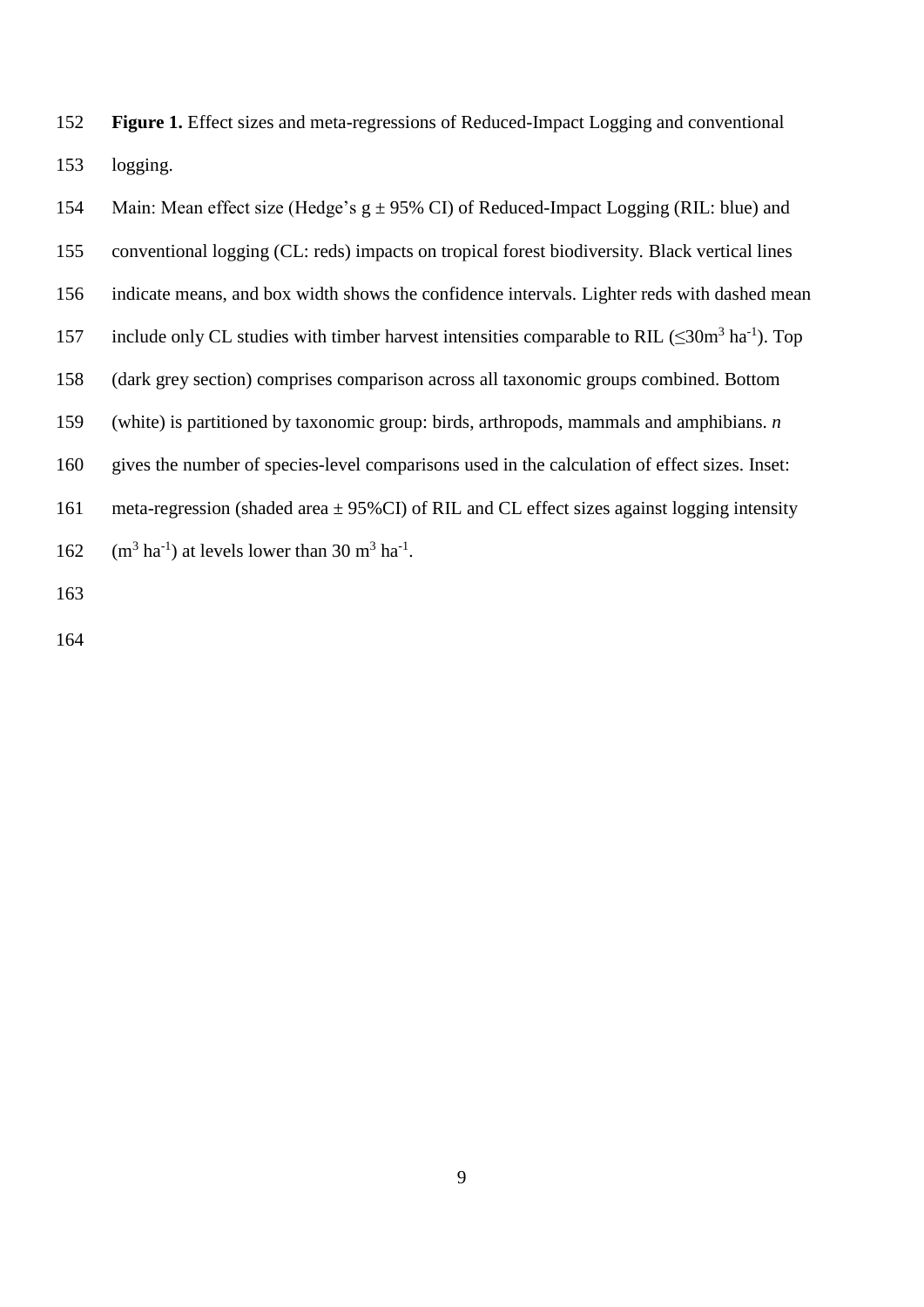# **Supplemental Information**



 **Figure S1.** A. Example aerial view of logging road layout for Reduced-Impact Logging **(**RIL) and conventional logging (CL) in tropical forests. Logging roads under RIL are planned after a forestry inventory, and typically result in 20% less total logging road area. Minimum felling diameters and distances between extracted trees are used. Trees felled under RIL are winched to logging roads (reducing the overall road lengths), and directional felling and vine cutting are used to minimise damage to adjacent trees (vine cutting prevents connected trees from being dragged down during felling). RIL guidelines vary by context and country, and include many other treatments and technologies (e.g. reducing soil compaction, mitigating impacts to watercourses, setting of maximum operational slopes, use of specialised tree hauling equipment). RIL is economically viable and can result in greater profits than CL over the long-term [1]. There is freely available financial modelling software to enable a rapid assessment of the economic viability of RIL under specific contexts (RILSIM: http://blueoxforestry.com). B. RIL has received increasing interest in recent years, as evidenced by the cumulative number of studies published with "Reduced-Impact Logging" in the title, keywords, or abstract from 1990 – 2013 (ISI Web of Science).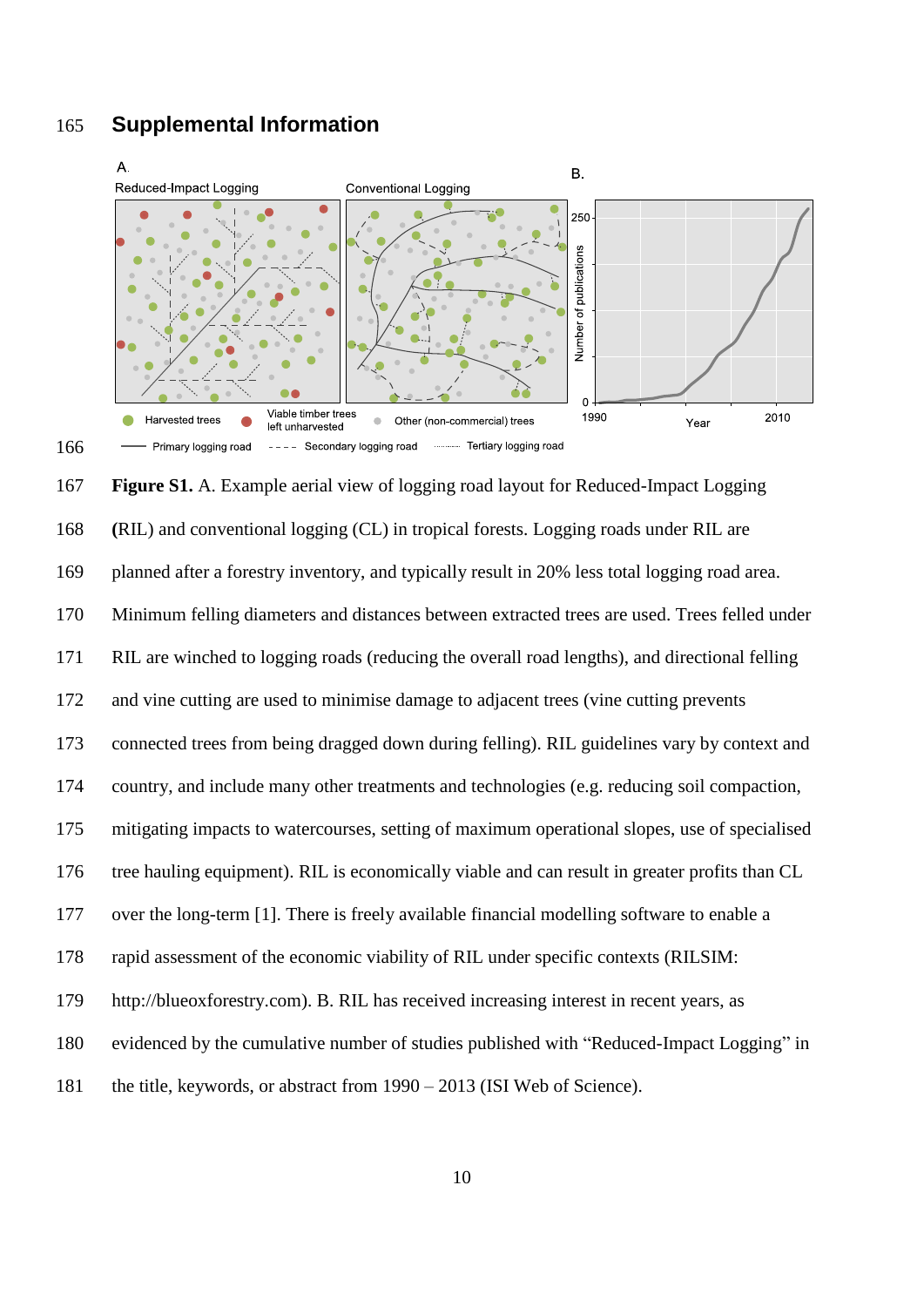

183 **Figure S2.** Mean effect size (Hedge's  $g \pm 95\%$ CI) of Reduced-Impact Logging (RIL: blue) and Conventional Logging (CL: reds) impacts on tropical forest biodiversity. Black vertical line shows the mean, and the box width indicates the confidence intervals. Lighter reds with dashed mean include CL studies where the logged sites were harvested at levels comparable 187 to RIL ( $\leq$ 30 m<sup>3</sup> ha<sup>-1</sup>). *n* gives the number of comparisons used in the calculation of effect sizes. A. Partitioned by bats and non-volant mammals. B. Partitioned by continent; America includes tropical South and Central America.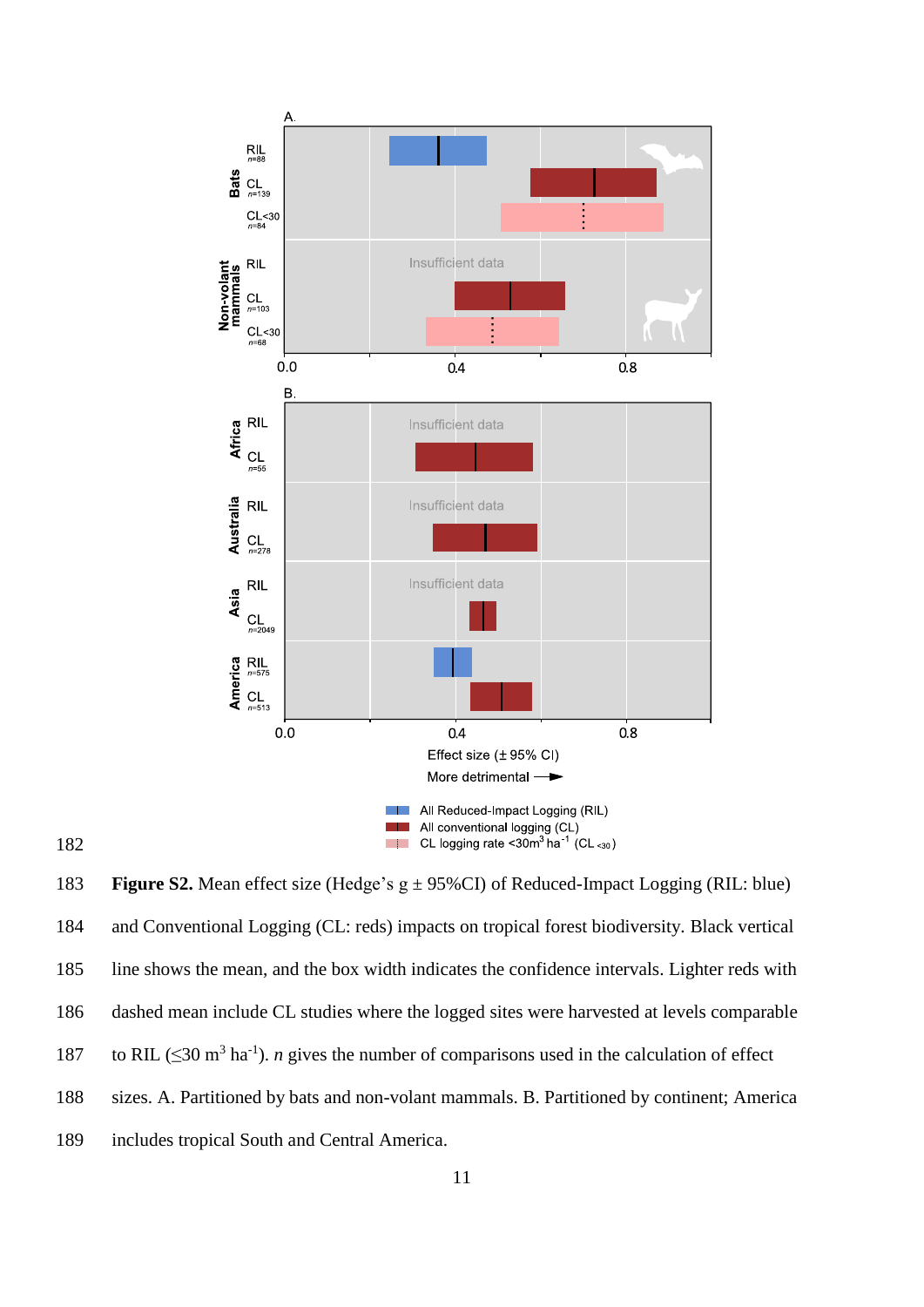#### **Experimental procedures**

### *Inclusion criteria for studies used in the meta-analysis*

 Using ISI Web of Science and Scopus, we searched for all logging effect studies published between 1975 and May 2014. We used the terms "logging" OR "forestry" OR "timber" combined with "tropic\*" AND "fauna" OR "wildlife" OR "biodiversity" OR "bird\*" OR "bat\*" OR "mammal\*" OR "frog\*" OR "amphibian\*" OR "invertebrate\*". We also checked for further studies in the reference lists of papers identified by the search. In total, 1053 studies were located, which we filtered and retained if they met the following inclusion criteria: (i) reported the effects of industrial logging uncoupled from other anthropogenic disturbance in tropical forests (e.g. fragmentation, hunting, etc.); (ii) included measures of biodiversity abundance at sites in both primary and logged forests to allow calculation of effect sizes; and, (iii) indicated that the primary forests had not been subject to human disturbance. We also added data from our own study in Guyana (Bicknell et al. in review) which met these criteria. Where studies did not report the raw data or the variability of abundance estimates, we contacted the authors for this information. In some cases the authors had misplaced the data, and in others we received no response, so these studies were excluded. Where the same data were published in more than one study, we used them only once, utilizing the data from the most recent publication. To account for the spatial heterogeneity of logging impacts across production landscapes, all studies included in the analysis had a minimum of two independent samples across the study area. In most cases, these were randomly distributed. A small set of studies targeted specific interventions (e.g., gaps, logging roads/skid trails, etc.), and were only included if they also sampled the wider logged landscape.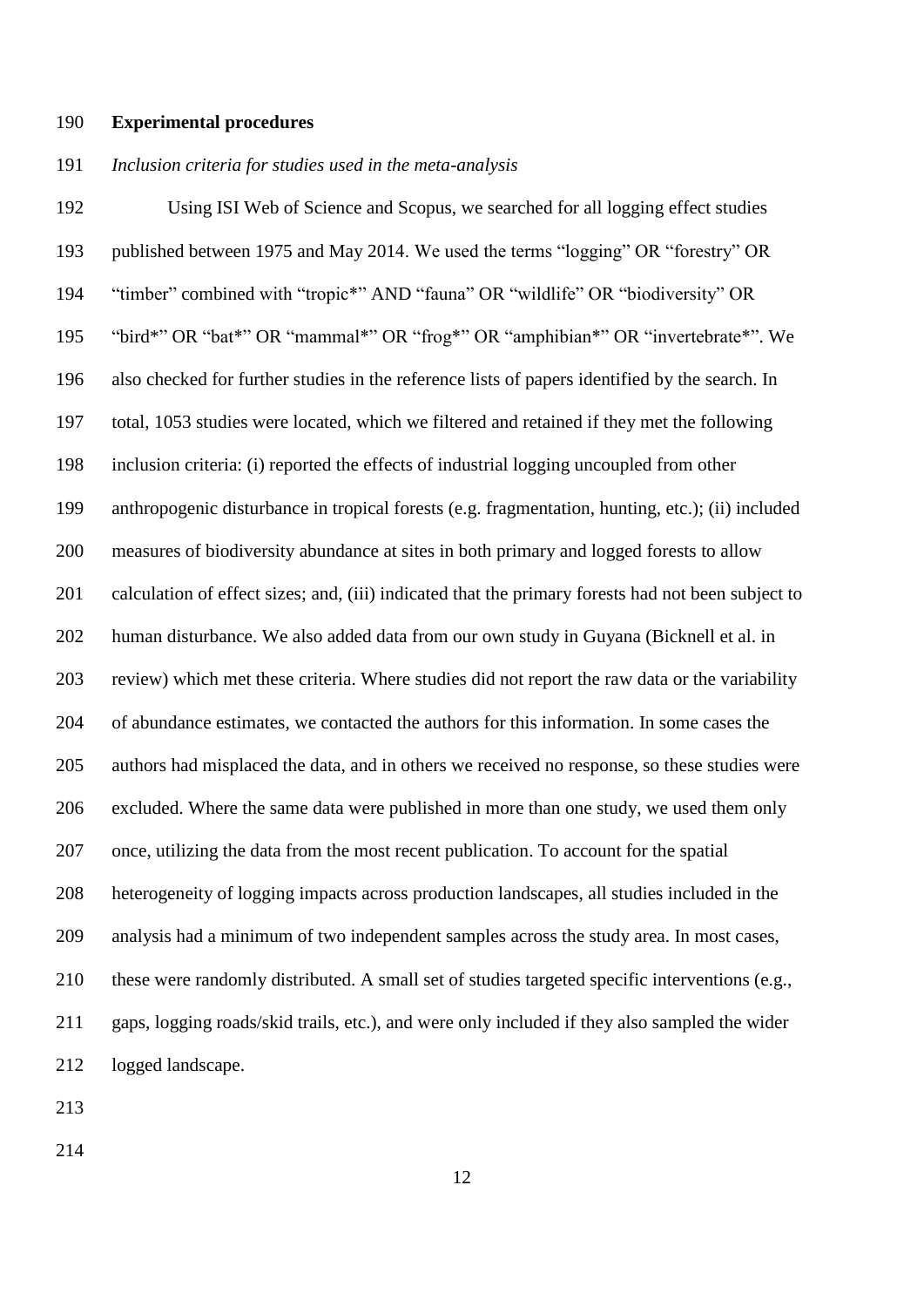To ensure that each effect size calculation was produced from a properly replicated sample, where a study sampled multiple sites from one forest patch, we took the mean of these, rather than drawing comparisons from potentially non-independent samples [2]. We excluded measures of richness, as under low impact disturbance such as selective logging, the number of species does not sufficiently represent changes in species composition, as logged forests regularly hold similar richness to neighbouring undisturbed forests for most taxonomic groups [3]. Additionally, richness metrics do not take account for the community becoming dominated by generalist species, alongside the loss of some specialists. Indeed, similar numbers of selective logging studies have reported decreases in biodiversity as have reported increases [4], thus obscuring the signal. We therefore included all pairwise effect size comparisons of abundance for every species in each study to represent changes in community composition. Each comparison was classified by logging type, logging intensity, time since logging, taxonomic group, and geographic region. For studies that had been logged over more than one cutting cycle, we used the cumulative logging intensity from all cutting cycles. To directly compare CL with RIL at equal logging intensities we took the subset of 231 CL studies that were logged at intensities  $\leq 30$  m<sup>3</sup> ha<sup>-1</sup> as this was the maximum logging intensity under the RIL studies included. We also categorised region into continents (tropical Asia, Africa, South and Central America, Australia); and taxonomic group into birds, mammals, arthropods and amphibians. We further separated bats from non-volant mammals as these taxa use forest resources in different ways (Fig. S2). Our final dataset included studies from across the tropics, among multiple logging intensities and timeframes. Likewise, it comprised of data on bats, birds, terrestrial large and small mammals, primates, frogs and several groups of arthropods (e.g. butterflies, ants, bees, beetles, termites, spiders and flies).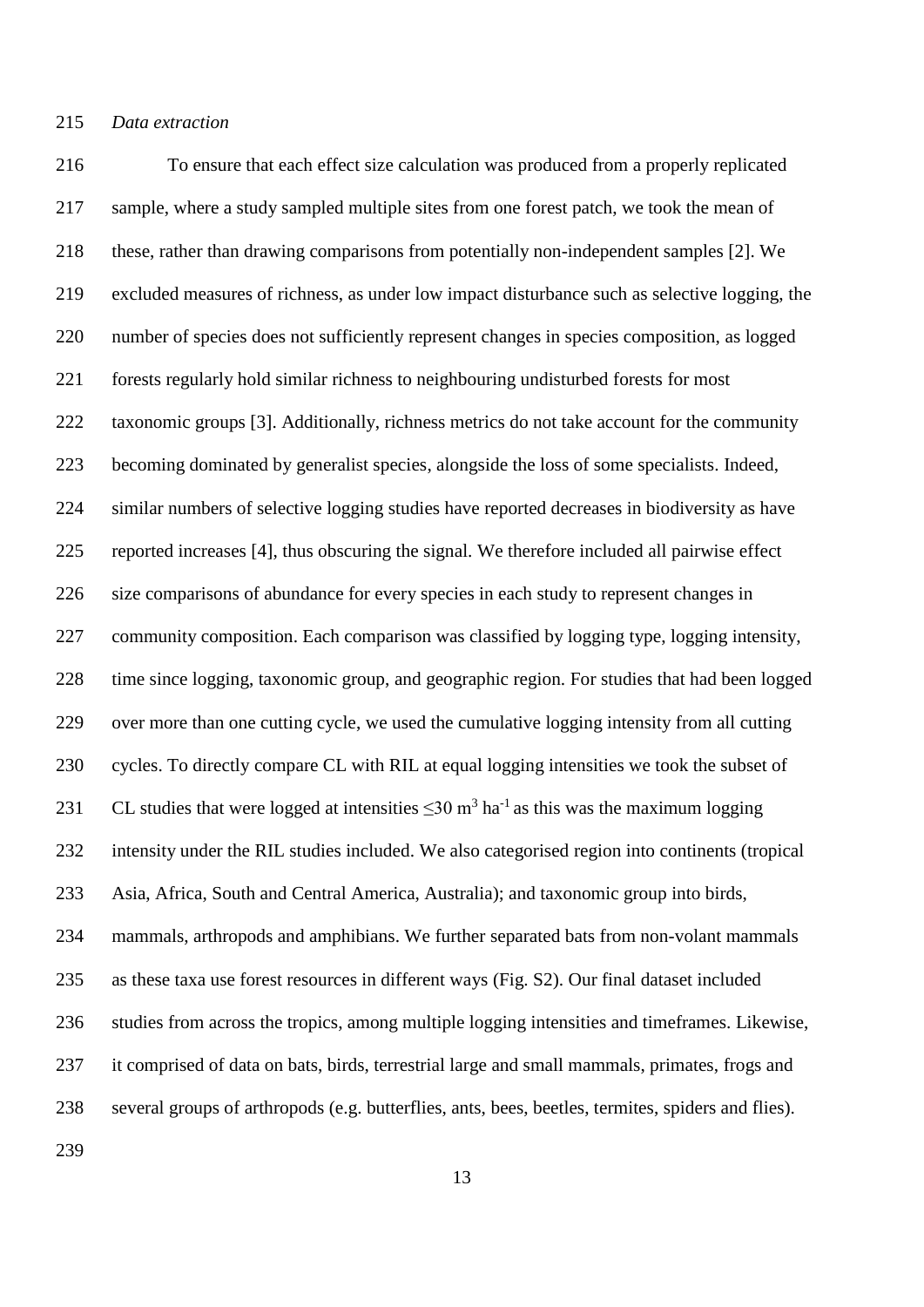For each pairwise measure of species abundance, we calculated the bias-corrected Hedges' g of the difference between primary and logged means, standardised by the pooled standard deviation following [5]. We used the random-effects model to calculate the mean effect size, where each study was weighted by the inverse of its variance, plus the inter-study variance. We calculated the effect size for RIL and CL separately, and for each categorical subgroup (logging intensity, taxonomic group and region). We tested the dataset for possible publication bias by visually examining a funnel plot of the effect size plotted against the standard error of the effect size. The symmetry of the points either side of zero, and the fact that small effect sizes were not published at a lower frequency, indicated that publication bias did not affect the dataset.

 Data extracted from studies which did not report logging intensity were only used in the overall calculation of effect size for the entire dataset. Furthermore, because logging 254 intensities in all of the RIL studies that met the inclusion criteria were  $\leq 30$  m<sup>3</sup> ha<sup>-1</sup>, we repeated effect size calculations under comparable intensities of CL. All of the RIL suitable studies were from South and Central America and, therefore, we conducted a separate 257 analysis partitioned by region. Where studies reported logging intensities as trees  $ha^{-1}$ , we 258 converted this to  $m<sup>3</sup>$  ha<sup>-1</sup> based on the mean conversion from other studies in the same geographic region that reported both tree and volume extraction intensities, as done by [4] 260 and only affected <3% of the sample. Finally, we conducted meta-regressions of the effect sizes against logging intensities and time since logging for the entire dataset and separately for RIL and CL. Effect sizes and meta-regression were calculated in the programme Comprehensive Meta-analysis [6].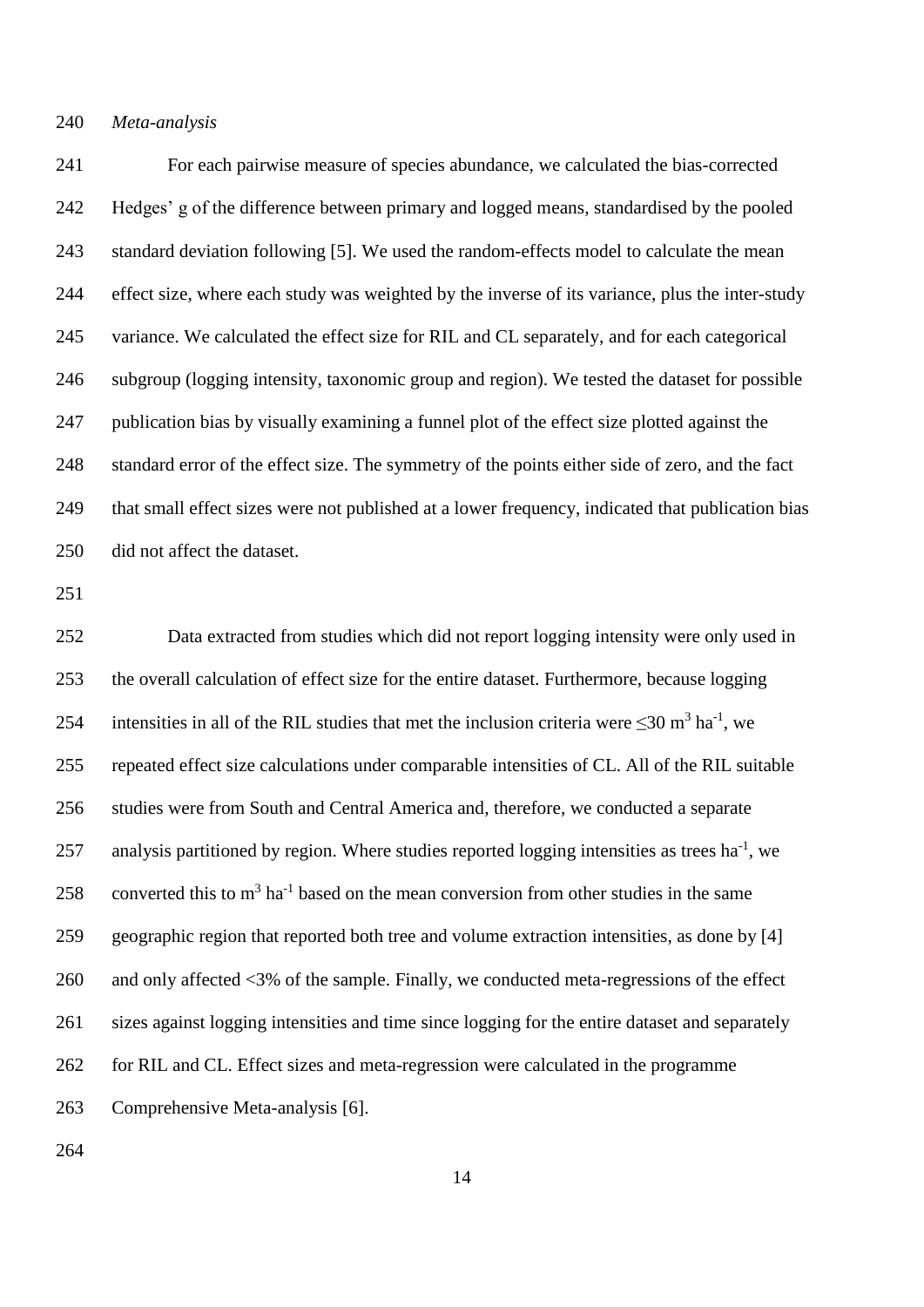- *Studies included in the meta-analysis*
- Azlan, J.M. and Sharma, D.S.K. (2003). Camera trapping the Indochinese tiger, *Panthera tigris corbetti*, in a secondary forest in Peninsular Malaysia. Raffles Bulletin of Zoology 51, 421-427.
- Bernard, H., Fjeldsa, J. and Mohamed, M. (2009). A case study on the effects of disturbance and conversion of tropical lowland rain forest on the non-volant small mammals in

north Borneo: Management implications. Mammal Study 34, 85-96.

 Bicknell, J. and Peres, C.A. (2010). Vertebrate population responses to reduced-impact logging in a neotropical forest. Forest Ecology and Management 259, 2267-2275.

Bicknell, J.E., Struebig, M.J. and Davies, Z.G. Reconciling timber extraction with

 biodiversity conservation in tropical forests using Reduced-Impact Logging. In review at Journal of Applied Ecology.

Bicknell, J.E., Struebig, M.J., Phelps, S., Mann, D.J., Davies, R. and Davies, Z.G. (2014).

 Dung beetles as indicators for rapid impact assessments: Evaluating best practice forestry in the neotropics. Ecological Indicators 43, 155-161.

Castro-Arellano, I., Presley, S.J., Saldanha, L.N., Willig, M.R. and Wunderle, J.M. (2007).

 Effects of reduced impact logging on bat biodiversity in terra firme forest of lowland Amazonia. Biological Conservation 138, 269-285.

Clark, C.J., Poulsen, J.R., Malonga, R. and Elkan, P.W. Jr. (2009). Logging concessions can

- extend the conservation estate for central African tropical forests. Conservation Biology 23, 1281-1293.
- Clarke, F.M., Rostant, L.V. and Racey, P.A. (2005). Life after logging: post-logging recovery of a neotropical bat community. Journal of Applied Ecology, 42, 409-420.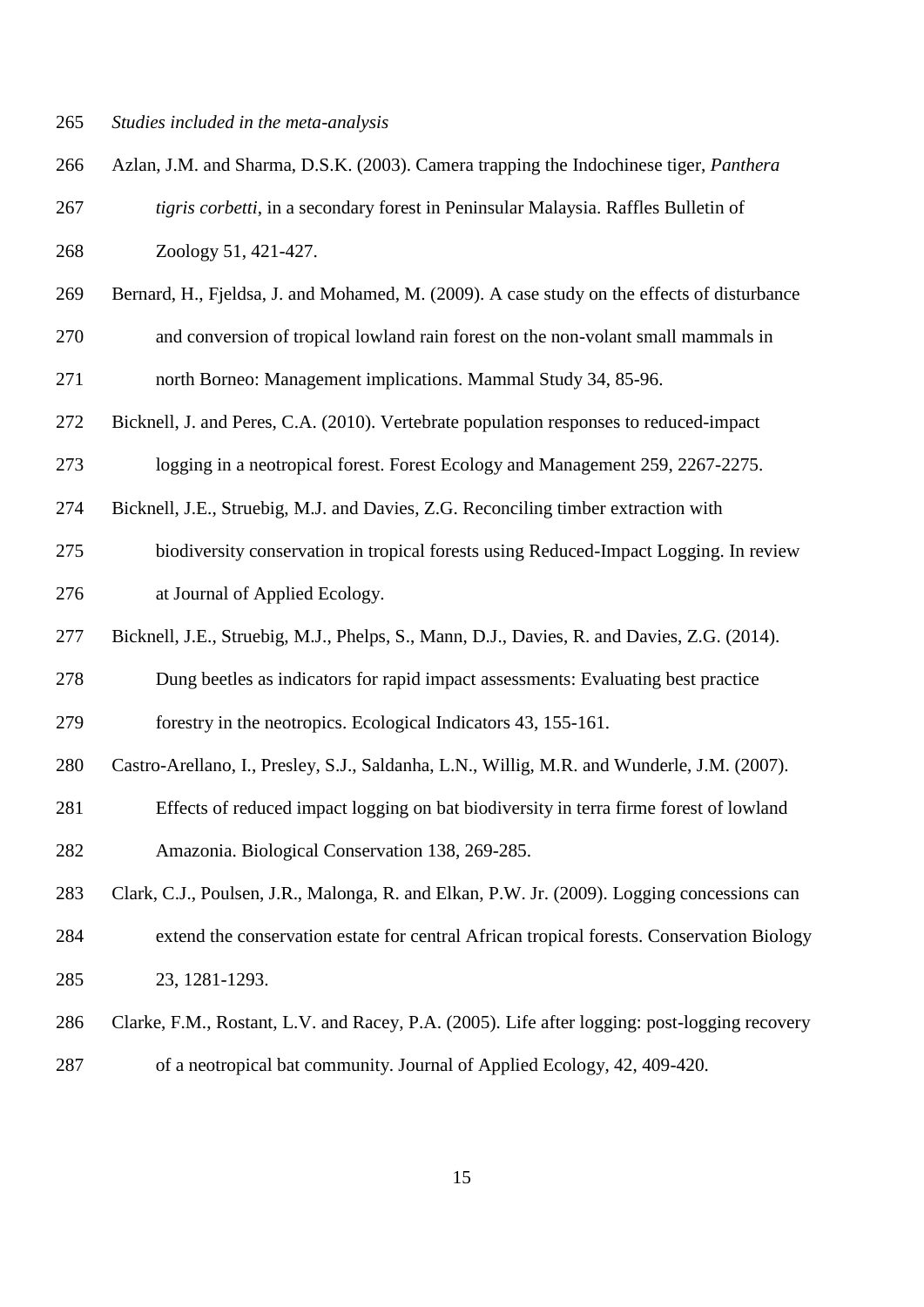- Cleary, D.F.R. and Mooers, A.O. (2006). Burning and logging differentially affect endemic vs. widely distributed butterfly species in Borneo. Diversity and Distributions 12, 409- 416.
- Cleary, D.F.R., Genner, M.J., Koh, L.P., Boyle, T.J.B., Setyawati, T., de Jong, R. and
- Menken, S.B.J. (2009). Butterfly species and traits associated with selectively logged forest in Borneo. Basic and Applied Ecology 10, 237-245.
- Davis, A.J., Holloway, J.D., Huijbregts, H., Krikken, J., Kirk-Spriggs, A.H. and Sutton, S.L.
- (2001). Dung beetles as indicators of change in the forests of northern Borneo. Journal of Applied Ecology 38, 593-616.
- Dumbrell, A.J. and Hill, J.K. (2005). Impacts of selective logging on canopy and ground
- assemblages of tropical forest butterflies: Implications for sampling. Biological Conservation 125, 123-131.
- Edwards, D.P., Larsen, T.H., Docherty, T.D.S., Ansell, F.A., Hsu, W.W., Derhe, M.A.,
- Hamer, K.C. and Wilcove, D.S. (2011). Degraded lands worth protecting: the
- biological importance of Southeast Asia's repeatedly logged forests. Proceedings of the
- Royal Society B-Biological Sciences 278, 82-90.
- <sup>1</sup>Edwards, D.P., Woodcock, P., Edwards, F.A., Larsen, T.H., Hsu, W.W., Benedick, S. and
- Wilcove, D.S. (2012). Reduced-impact logging and biodiversity conservation: a case
- study from Borneo. Ecological Applications 22, 561-571.
- Eggleton, P., Homathevi, R., Jones, D.T., MacDonald, J.A., Jeeva, D., Bignell, D.E., Davies,
- R.G. and Maryati, M. (1999). Termite assemblages, forest disturbance and greenhouse
- gas fluxes in Sabah, East Malaysia. Philosophical Transactions of the Royal Society of
- London B Biological Sciences 354, 1791-1802.

<u>.</u>

 This study included CL and RIL but only CL used in the analysis as the RIL sites were logged using CL in their first cutting cycle.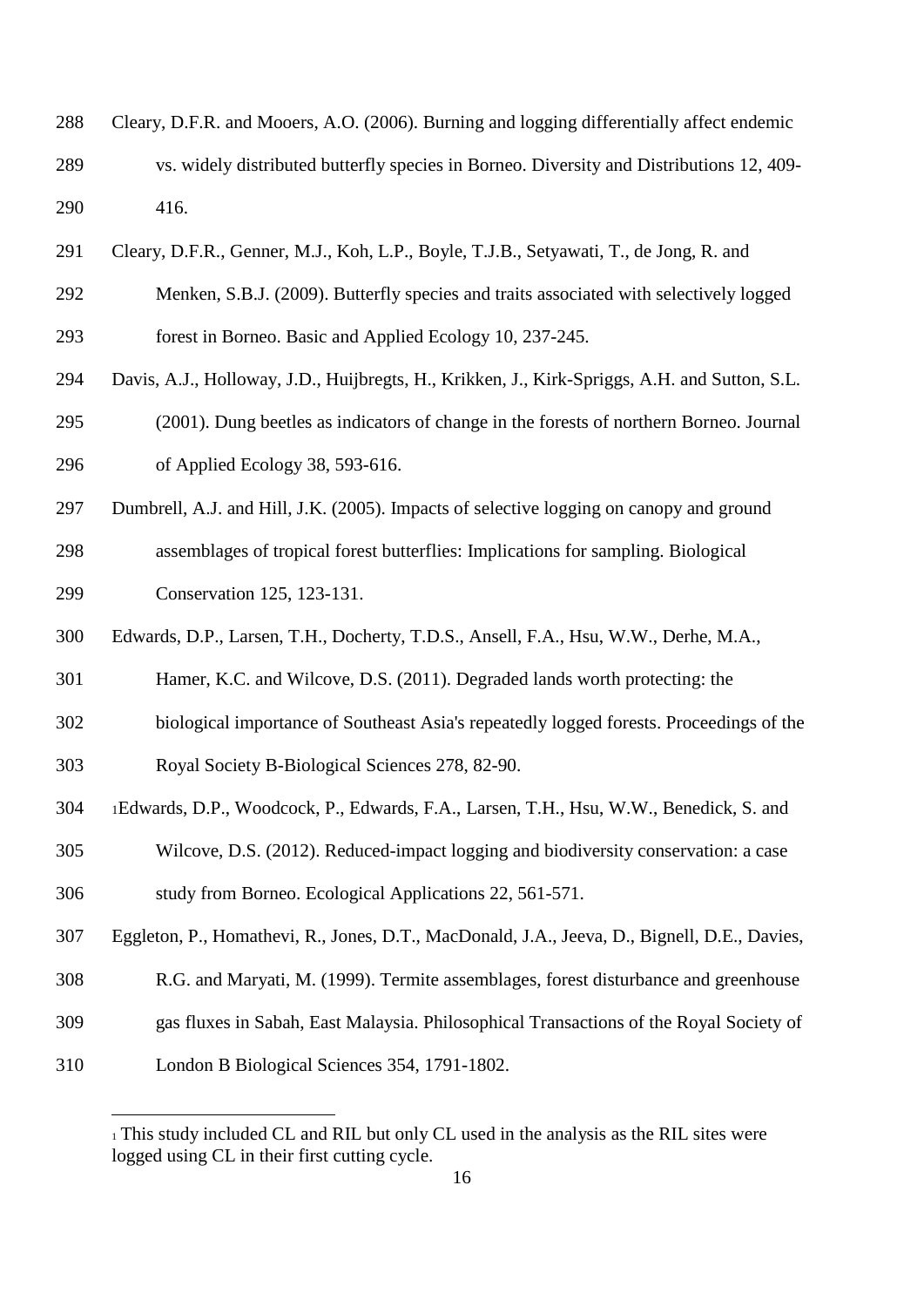- Eltz, T. (2004) Spatio-temporal variation of apine bee attraction to honeybaits in Bornean forests. Journal of Tropical Ecology 20, 317-324.
- Gerber, B.D., Karpanty, S.M. and Randrianantenaina, J. (2012). The impact of forest logging
- and fragmentation on carnivore species composition, density and occupancy in
- Madagascar's rainforests. Oryx 46, 414-422.
- Gormley, L.H.L., Furley, P.A. and Watt, A.D. (2007). Distribution of ground-dwelling
- beetles in fragmented tropical habitats. Journal of Insect Conservation 11, 131-139
- Grove, S.J. (2002). The influence of forest management history on the integrity of the
- saproxylic beetle fauna in an Australian lowland tropical rainforest. Biological Conservation 104, 149-171.
- Heydon, M.J. and Bulloh, P. (1996). The impact of selective logging upon sympatric civet species (Viverridae) in Borneo. Oryx, 30, 31-36.
- Heydon, M.J. and Bulloh, P. (1997). Mousedeer densities in a tropical rainforest: The impact of selective logging. Journal of Applied Ecology 34, 484-496.
- Knop, E., Ward, P.I. and Wich, S.A. (2004). A comparison of Orang-utan density in a logged and unlogged forest on Sumatra. Biological Conservation 120, 183-188.
- Lambert, T.D., Malcolm, J.R. and Zimmerman, B.L. (2005). Effects of mahogany (*Swietenia*
- *macrophylla*) logging on small mammal communities, habitat structure, and seed
- predation in the southeastern Amazon Basin. Forest Ecology and Management 206, 381-398.
- Lammertink, M. (2004). A multiple-site comparison of woodpecker communities in Bornean lowland and hill forests. Conservation Biology 18, 746-757.
- Marsden, S.J. (1998). Changes in bird abundance following selective logging on Seram,
- Indonesia. Conservation Biology 12, 605-611.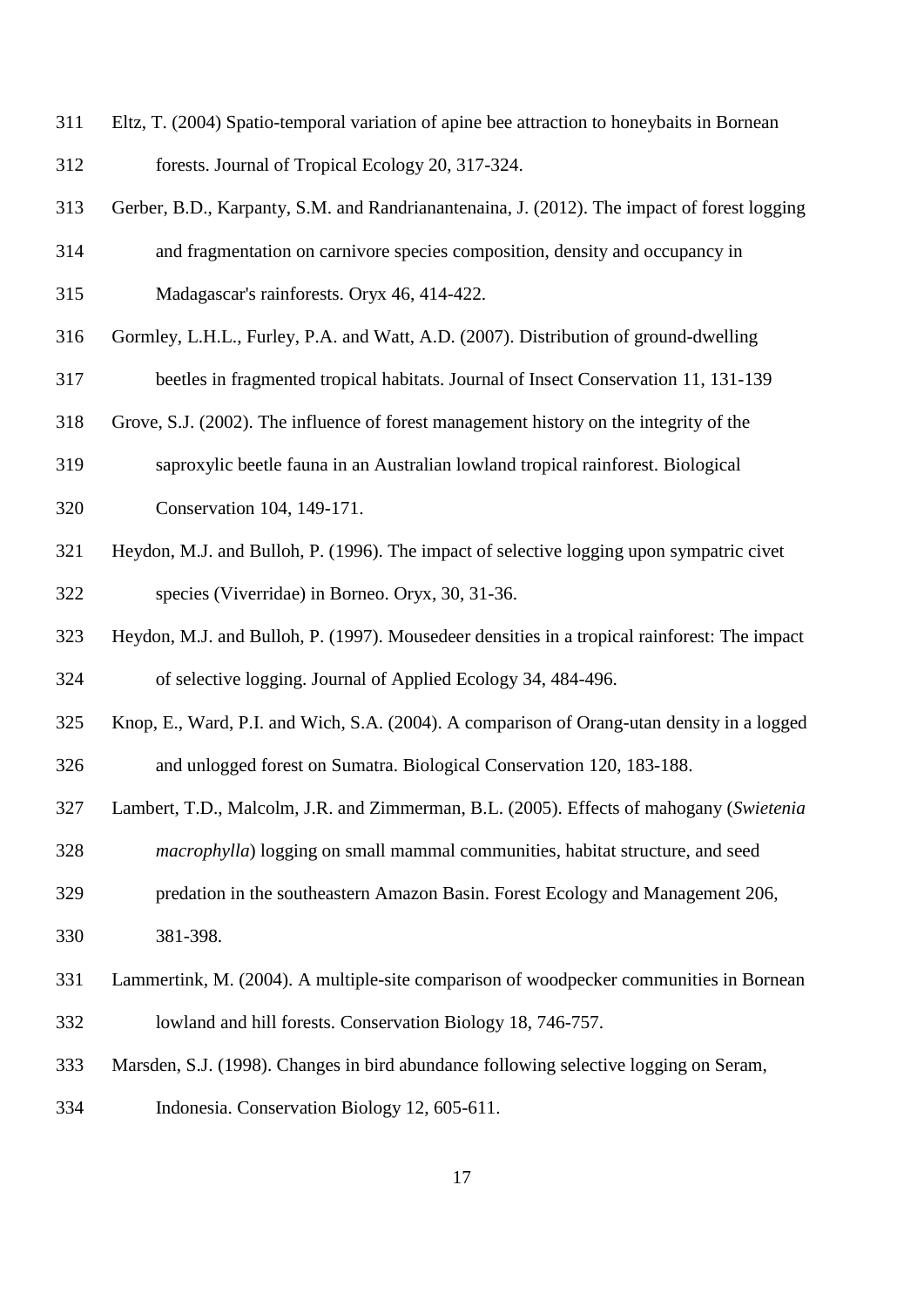- Ofori-Boateng, C., Oduro, W., Hillers, A., Norris, K., Oppong, S.K., Adum, G.B. and Rodel,
- M.O. (2013). Differences in the effects of selective logging on amphibian assemblages in three west African forest types. Biotropica 45, 94-101.
- Peters, S.L., Malcolm, J.R. and Zimmerman, B.L. (2006). Effects of selective logging on bat communities in the southeastern Amazon. Conservation Biology 20, 1410-1421.
- Poulsen, J.R., Clark, C.J. and Bolker, B.M. (2011). Decoupling the effects of logging and
- hunting on an Afrotropical animal community. Ecological Applications 21, 1819-1836.
- Presley, S. J., Willig, M.R., Wunderle, J.M. and Saldanha, L.N. (2008). Effects of reduced-
- impact logging and forest physiognomy on bat populations of lowland Amazonian forest. Journal of Applied Ecology 45, 14-25.
- Ribeiro, D.B. and Freitas, A.V.L. (2012). The effect of reduced-impact logging on fruit-
- feeding butterflies in Central Amazon, Brazil. Journal of Insect Conservation 16, 733- 744.
- Rossi, J.P. and Blanchart, E. (2005). Seasonal and land-use induced variations of soil macrofauna composition in the Western Ghats, southern India. Soil Biology and Biochemistry 37, 1093-1104.
- Scheffler, P.Y. (2005). Dung beetle (Coleoptera : Scarabaeidae) diversity and community structure across three disturbance regimes in eastern Amazonia. Journal of Tropical Ecology 21, 9-19.
- Slade, E.M., Mann, D.J. and Lewis, O.T. (2011). Biodiversity and ecosystem function of tropical forest dung beetles under contrasting logging regimes. Biological Conservation 144, 166-174.
- Struebig, M.J., Turner, A., Giles, E., Lasmana, F., Tollington, S., Bernard, H. and Bell, D. (2013). Quantifying the biodiversity value of repeatedly logged rainforests: Gradient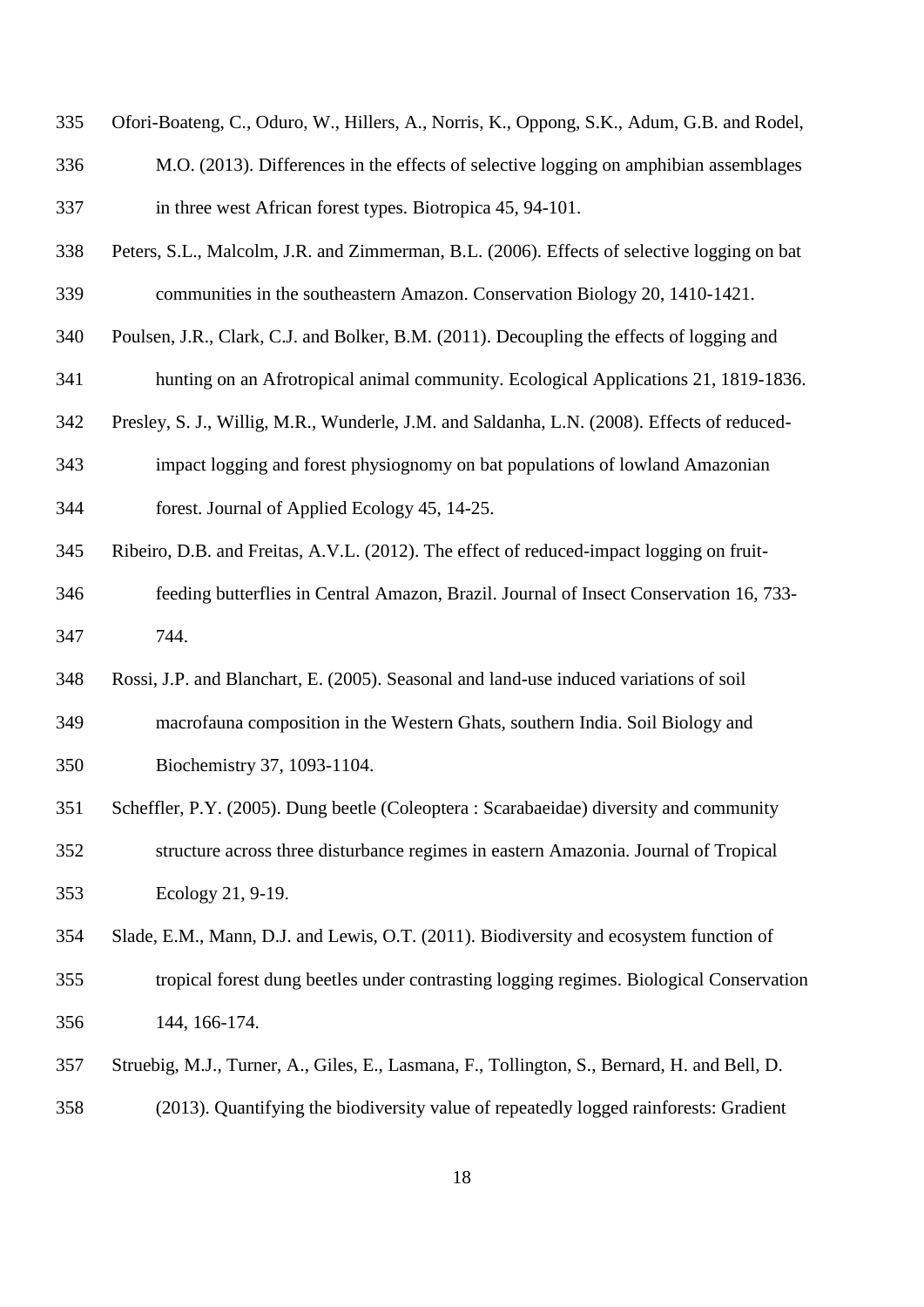- and comparative approaches from Borneo. Advances in Ecological Research 48, 183- 224.
- Vasconcelos, H.L., Vilhena, J.M.S. and Caliri, G.J.A. (2000). Responses of ants to selective logging of a central Amazonian forest. Journal of Applied Ecology 37, 508-514.
- Wells, K., Kalko, E.K.V., Lakim, M.B. and Pfeiffer, M. (2007). Effects of rain forest logging
- on species richness and assemblage composition of small mammals in Southeast Asia.
- Journal of Biogeography 34, 1087-1099.
- Whitman, A.A., Hagan, J.M. and Brokaw, N.V.L. (1998). Effects of selection logging on birds in northern Belize. Biotropica 30, 449-457.
- Woodcock, P., Edwards, D.P., Fayle, T.M., Newton, R.J., Khen, C.V., Bottrell, S.H. and
- Hamer, K.C. (2011). The conservation value of South East Asia's highly degraded
- forests: evidence from leaf-litter ants. Philosophical Transactions of the Royal Society B-Biological Sciences 366, 3256-3264.
- Woltmann, S. (2003). Bird community responses to disturbance in a forestry concession in lowland Bolivia. Biodiversity and Conservation 12, 1921-1936.
- Wunderle, J.M., Henriques, L.M.P. and Willig, M.R. (2006). Short-term responses of birds to
- forest gaps and understory: An assessment of reduced-impact logging in a lowland Amazon forest. Biotropica 38, 235-255.
- Yap, C.A.M., Sodhi, N.S. and Peh, K.S.H. (2007). Phenology of tropical birds in Peninsular
- Malaysia: Effects of selective logging and food resources. Auk 124, 945-961.
-